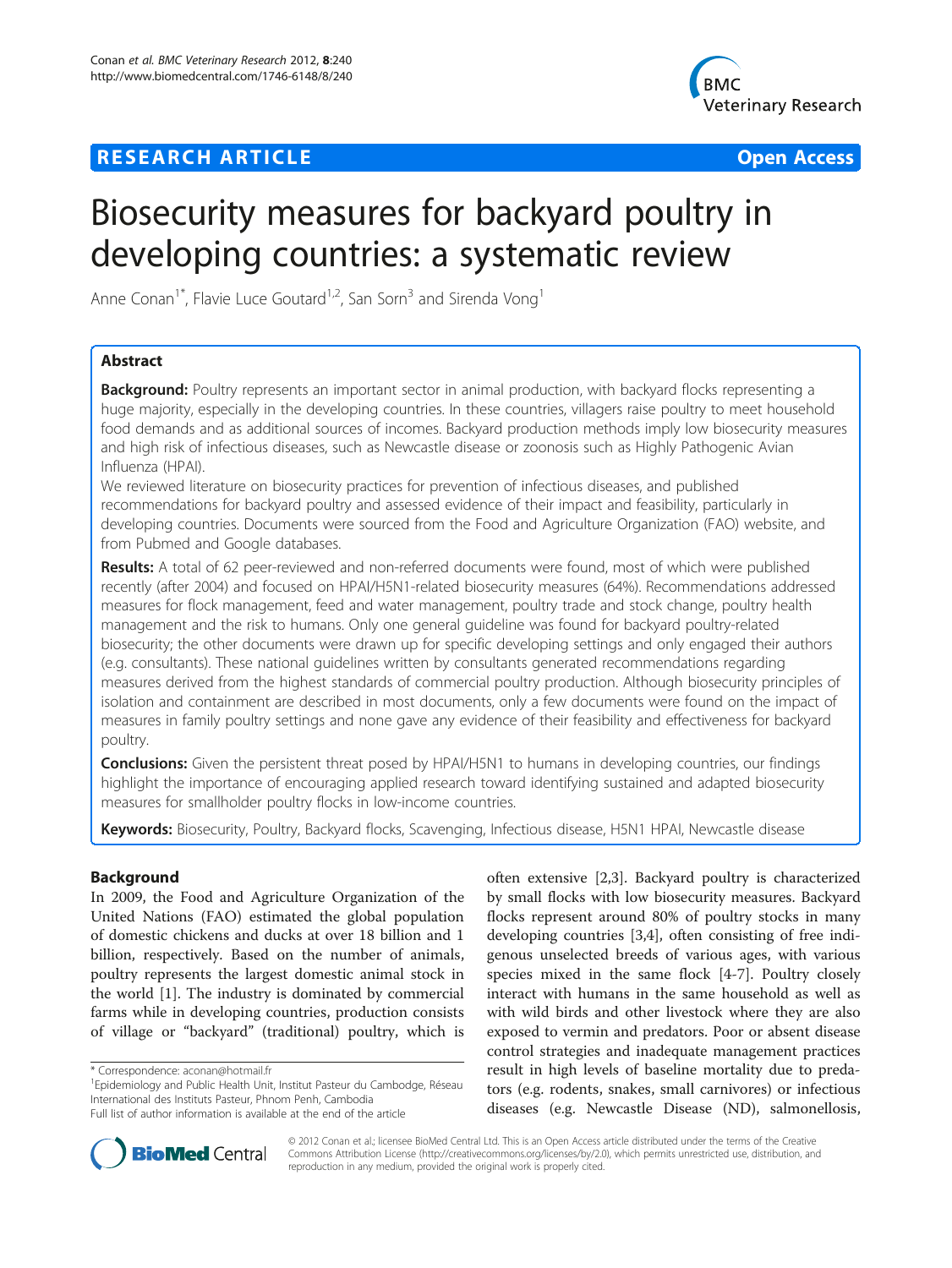Gumboro disease or fowl typhoid) [[2,8-12](#page-7-0)]. Backyard poultry raising usually requires low investments and death among poultry commonly occurs. As such poultry raising is often not the primary source of livelihood for backyard poultry farmers, nor is it the primary farming activity. However, it contributes significantly to incomes and home food consumption in rural areas of many developing countries [\[13,14\]](#page-7-0). In some settings or conditions, major losses of poultry flocks can result in malnutrition [\[15](#page-7-0)].

In several countries, poultry raising and consumption are also linked to socio-cultural factors such as religion or festivities [\[16-18](#page-7-0)], and to economic factors at farm and national levels [[2,19,20\]](#page-7-0). Moreover some infectious poultry diseases are zoonotic, resulting in mild symptoms in humans (such as ND) [\[21\]](#page-7-0), a range of mild to serious diseases (such as campylobacteriosis or psittacosis) [[22,23\]](#page-7-0) or can have fatal consequences in both poultry and humans, such as the Highly Pathogenic Avian Influenza (HPAI) A/H5N1 virus. Of these, some have raised potential public health concerns [\[24](#page-7-0)]. To avert human health risks and economic losses, biosecurity measures are implemented in farms to prevent the introduction, persistence or dissemination of infectious agents, through isolation, traffic control and/or sanitation measures. The rapid growth in intensive poultry production combined with increasing animal and human movement across the world is thought to have significantly contributed to the emergence of new pathogens (e.g. HPAI A/H5N1 or H9N2). However, in some settings there is evidence of sustained dissemination of these avian viruses between semi-extensive or backyard poultry flocks from area to area [[25\]](#page-7-0). Inadequate backyard flock hygiene highlights the issue of poultry disease control in backyard systems [\[3,26\]](#page-7-0). In this context, we conducted a systematic literature review to analyse the evidence on the recommendations and use of biosecurity measures adapted to backyard poultry with a particular focus on developing countries.

# Methods

Recognizing the complexity of production systems and the fact that other terminologies have been used in various countries to describe backyard poultry depending on the differences in general husbandry and agricultural systems, we developed a protocol that consisted of the following items. Firstly, abiding by the PRISMA (Preferred Reporting Items for Systematic Reviews and Meta-Analyses) requirements, we performed a systematic literature search using the United States National Library of Medicine and the National Institutes of Health Medical Database (PubMed) and Google with no starting time limits, up until November 2011. As keywords we selected "poultry" associated with any of the

following: "biosecurity", "risk factors", "knowledge", "attitude" or "practice". "Risk factors" documents were expected to provide recommendations on biosecurity measures against infectious diseases; we expected the studies on "Knowledge, Attitude and Practice" (KAP) to describe biosecurity practices, highlighting the needs for improvement.

Secondly, guided by several FAO staff members in the Livestock Production Systems Branch, we obtained additional unpublished documents and reports directly from the Agriculture department of the Animal Production and Health Division (AGAH) or their website devoted to avian influenza [\(www.fao.org/avianflu/en/index.html](http://www.fao.org/avianflu/en/index.html)).

Finally, because the backyard poultry term is not universally used, we chose to inspect each identified article or report, including those that referred to backyard flocks and infectious agents or diseases. Our definition of backyard poultry encompassed (1) similar terms such as "indigenous poultry", "native poultry", "scavenging poultry", "village poultry", "local poultry", "traditional poultry" or "free-range poultry" [[5](#page-7-0),[27](#page-7-0)] and (2) small scale semi-intensive systems (e.g. ducks free grazing in rice fields) [\[3](#page-7-0)]. Backyard poultry is commonly associated with poor biosecurity conditions, small size (under 100 heads per flock) [[2\]](#page-7-0) and poultry raised by a family or in a household in rural or peri-urban areas. Parallel to the FAO classification (four sectors; 1: industrial ; 2 and 3: commercial; 4: backyard) [[28\]](#page-7-0), our search would include sectors 3 and 4. However, we purposely excluded from the review the small-scale intensive poultry system, because of its different management system; a system characterized by higher levels of biosecurity and overall husbandry conditions [[6,7\]](#page-7-0). We also excluded laboratory studies, reviews about specific infectious diseases, studies that were not farm-based (all spatial studies and area, national or regional biosecurity studies were excluded), studies on vaccination or other treatments and those whose contents were not scientific (Figure [1\)](#page-2-0). Relevant references found in the selected documents were also searched and reviewed. Our search was restricted to articles and reports written in English or French.

# Results

The literature search identified 62 different references relating to biosecurity issues in backyard flocks including 35 (56%) from PubMed, 18 (29%) from FAO reports and nine (15%) additional reports from Google search (Figure [1\)](#page-2-0). However three documents (11%) - two on Google search [\[29,30](#page-7-0)] and five on PubMed [\[31](#page-7-0)] – that could not be obtained via the internet or our FAO contacts were dismissed from the review. The 59 remaining available documents referred to Europe  $(n = 1)$ , Oceania (n = 2), America (n = 7), Asia (n = 23) and Africa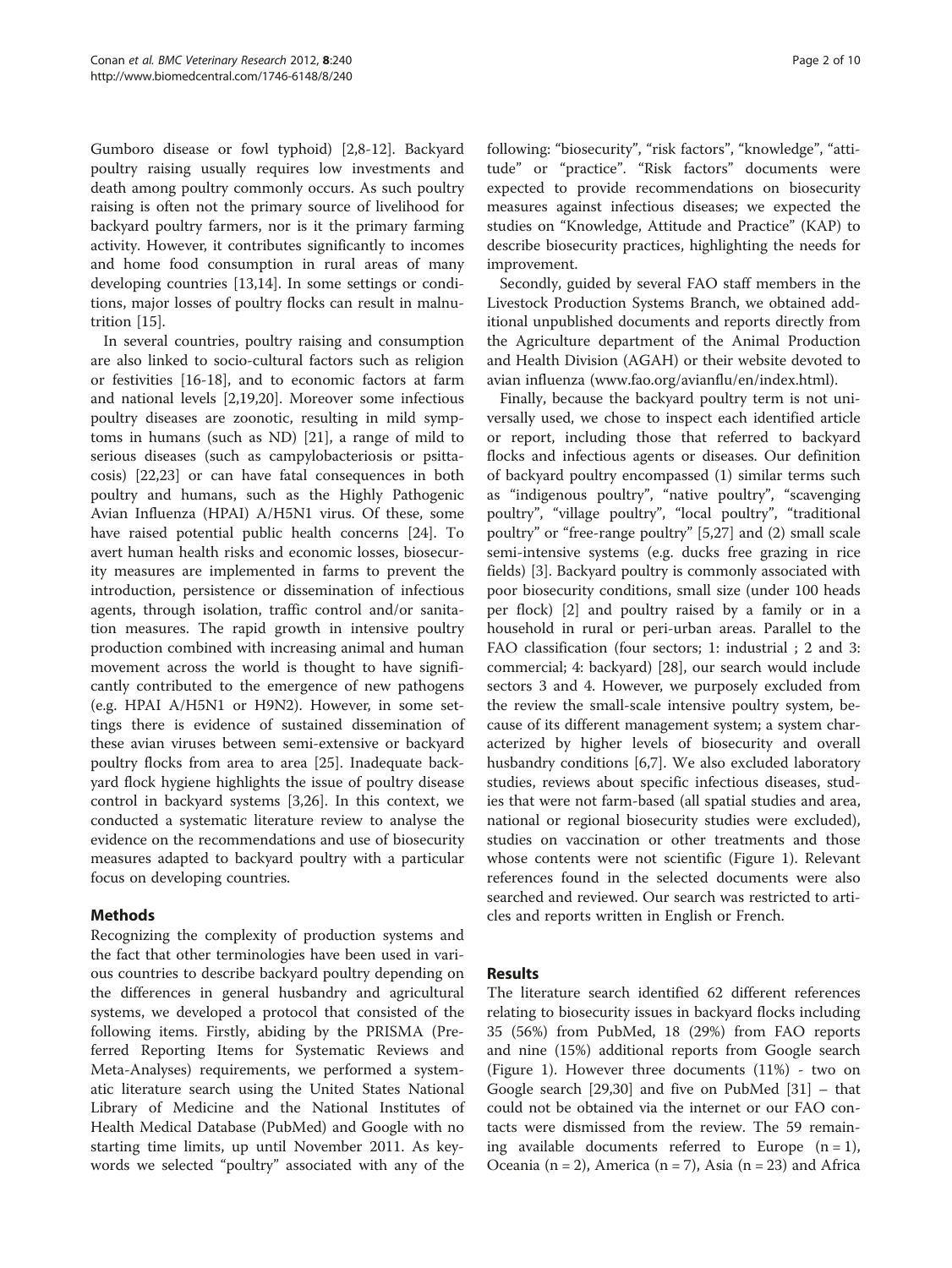<span id="page-2-0"></span>

 $(n = 20)$ , including 47 for developing countries. The remaining documents did not refer to a particular area  $(n = 6)$ . Field study articles (i.e. 6 case–control studies, 25 cross-sectional studies and 1 prospective longitudinal study) accounted for  $54\%$  (n = 32) of the relevant documents, followed by FAO reports  $(n = 12, 20%)$  and guidelines published by FAO or other organisations  $(n = 5,$ 8%). The ten other documents included descriptions of projects, reports, modelling or review articles, and PhD theses. Overall 23 documents (39%) provided precise biosecurity-related recommendations at flock level. Interestingly, there has been a surge in the number of reviewed documents since 2004; prior to this date, only four documents were found, dated 1998, 2000 and 2003. Avian influenza  $(n = 38, 64%)$  was the predominant

subject of the documents we identified and selected. One study on ND-related risk factors provided no relevant results and was therefore not retained [[32\]](#page-7-0), reducing the total number of identified documents to 58.

The relevant documents were summarized and presented in Additional file [1:](#page-6-0) Annex 1 according to bibliographic information, research key (data base and keywords), geographic distribution, type of study, objectives given by authors, biosecurity-related findings and recommendations.

The FAO and OIE (World Organisation for Animal Health) define biosecurity as the implementation of measures to reduce the risk of the introduction and spread of disease agents [[33,34\]](#page-7-0). Although ways of classifying these measures may vary, they all refer to the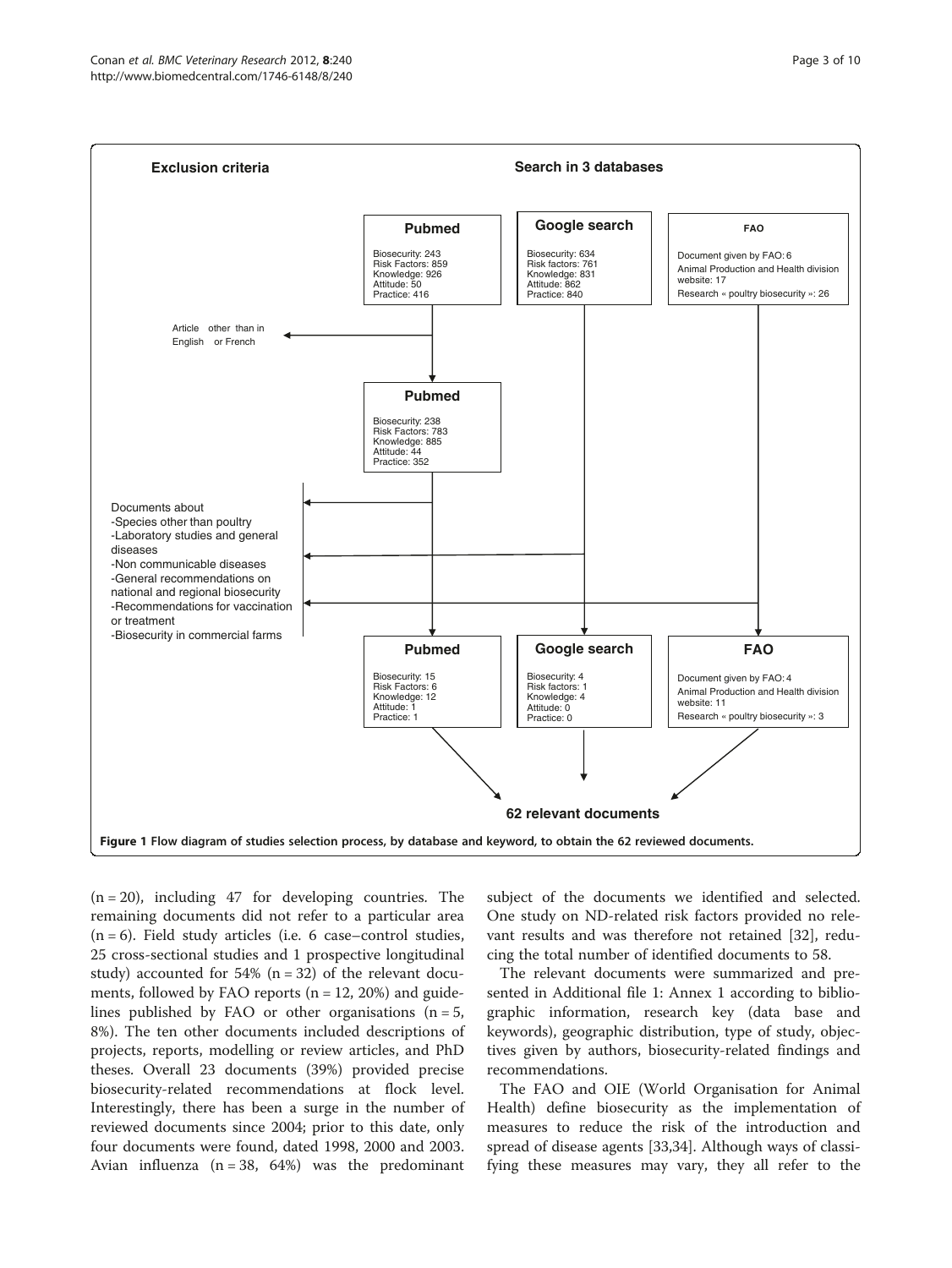same basic principles of bioexclusion (i.e. preventing infectious agents from entering the farm) and biocontainment (i.e. preventing infectious agents from exiting) [[35](#page-7-0)] and were implemented via: segregation to raise barriers to infectious diseases, cleaning and disinfection [\[33-35](#page-7-0)]. These two principles encompass the notions of (i) isolation, which ensures no contamination of flocks through housing and personal protection equipment; (ii) traffic control, which restricts the movement of products, stocks and persons; (iii) sanitation which includes methods for farmers to maintain disinfection and cleanliness in flocks. Specific recommendations for backyard poultry settings were found in ten FAO reports including eight for African countries and two for Asian countries – only engaging their authors – all of which referred to HPAI A/H5N1-related risks. There, the recommendations on biosecurity are listed by sector (described as sector 3 and sector 4) and/or type of recommendations [\[36](#page-7-0)-[41](#page-7-0)] or otherwise [[42-45](#page-7-0)].

No standardized classification exists to describe biosecurity measures. Based on the classification found in FAO documents, we present the result of this review using the following categories: flock management, feed and water, trade and stock, health management and risk to humans.

One recommended husbandry measure is to separate poultry by age and species or to consider raising one species instead of several [\[46\]](#page-7-0), given that mixing species increases HPAIA/H5N1 virus transmission [[47\]](#page-7-0). Age separation would facilitate the all in  $-$  all out strategy whereby sanitary cleaning can be carried out between the complete exit and renewal of flocks. However FAO recognizes that age separation would not be feasible in developing countries as most villagers raise free-ranging poultry for their own consumption. Firstly, the sale of all animals at a fixed age is not practiced by farmers, who keep several ages to ensure meat production throughout the year [[34,41,48\]](#page-7-0). Secondly, farmers use their laying hens to renew the flocks [[49,50](#page-8-0)], so the production of chicks can last throughout the year. Building fences to separate species and limit free-ranging is an important recommendation. On the one hand this measure is considered relatively affordable for farmers, as they can use local materials [\[46,](#page-7-0)[51-54](#page-8-0)]; on the other hand fencing poultry increases the daily supplementary food requirements of the flock [[6,14\]](#page-7-0). Indoor raising is also recommended, and actually often followed by US backyard poultry farmers [[55](#page-8-0)]. However, recognizing the difficulties in applying this measure in developing countries [[56,57\]](#page-8-0), the authors nevertheless recommended at least keeping poultry indoors at night [[8,](#page-7-0)[58\]](#page-8-0). Interestingly, in many settings where the above housing recommendations are followed, farmers were motivated by nonbiosecurity related incentives, e.g. confinement with

fences implemented to prevent robbery, avoid dirt entering the house or losing birds [\[59\]](#page-8-0). Moreover, as shown by a study conducted in Nigeria, keeping flocks indoors without knowing the basic principles of biosecurity could actually expose humans to flocks, resulting in a higher risk of HPAI A/H5N1 infection [[48](#page-7-0)]. Other husbandry measures involve cleaning and disinfecting the surroundings, which proves particularly effective in interrupting potential HPAI A/H5N1 [\[60](#page-8-0)]. Disinfection would also include materials, people (footwear, handwashing) and buildings. All these measures are known and frequently used for North American backyard poultry [[55](#page-8-0),[61](#page-8-0),[62](#page-8-0)] , while many farmers from developing countries may not know how to use disinfectants to protect their birds [\[48](#page-7-0)[,51,52,58,63,64](#page-8-0)].

Many studies confirmed the potential risk of small backyard flocks roaming in or near waterlands and thus being exposed to Avian Influenza or ND virus-infected wild birds or contaminated environments [[53,65,66](#page-8-0)]. The presence of ponds or canals was identified as increasing the risk of HPAI outbreaks in the village and the spread to neighbouring villages [\[60,67,68](#page-8-0)]. Again despite high awareness of greater risk of HPAI virus transmission from wild birds, contacts remain frequent between domestic and wild birds as observed in Egypt [[63\]](#page-8-0), the USA and New Zealand [\[55,62,65\]](#page-8-0). Authors recommended the use of bird pens to mitigate contact between domestic and wild birds [\[61\]](#page-8-0); however, no data were found on the feasibility and effectiveness of such a measure in HPAI A/H5N1 epidemic-prone countries.

Within husbandry practices, restricting people movement limits the risk of introducing infectious agents into flocks (e.g. HPAI) [\[47,48](#page-7-0)]. Some authors from countries where intensive farms are well-developed raised the issue of restricting contacts between commercial farms and backyard poultry [\[51,55,61,63\]](#page-8-0). This principle of visitor restriction appears to be well accepted among backyard poultry owners of developed or transitional countries [[61,62](#page-8-0)]. Another FAO recommendation with respect to husbandry practices involves keeping a good record of flock history [\[38\]](#page-7-0). This animal observation allows the farmer to detect any changes in the flocks. Moreover, in the case of investigation, events would be easier to interpret if the flock history is known [[8,](#page-7-0)[53,61\]](#page-8-0).

FAO recognizes food and water management as a biosecurity hazard to poultry, hence the need to account for it [[37,39,40,43\]](#page-7-0). Consequently, recommendations include providing supplemented food (if possible) or ensuring clean containers for food and water [\[46](#page-7-0)[,59](#page-8-0)]. However, there is evidence of an association between an untreated water source for poultry and outbreaks of HPAI A/H5N1 [\[68](#page-8-0)]. No practical solutions were proposed to address the latter hazards for backyard poultry, despite the need, as farmers from developing countries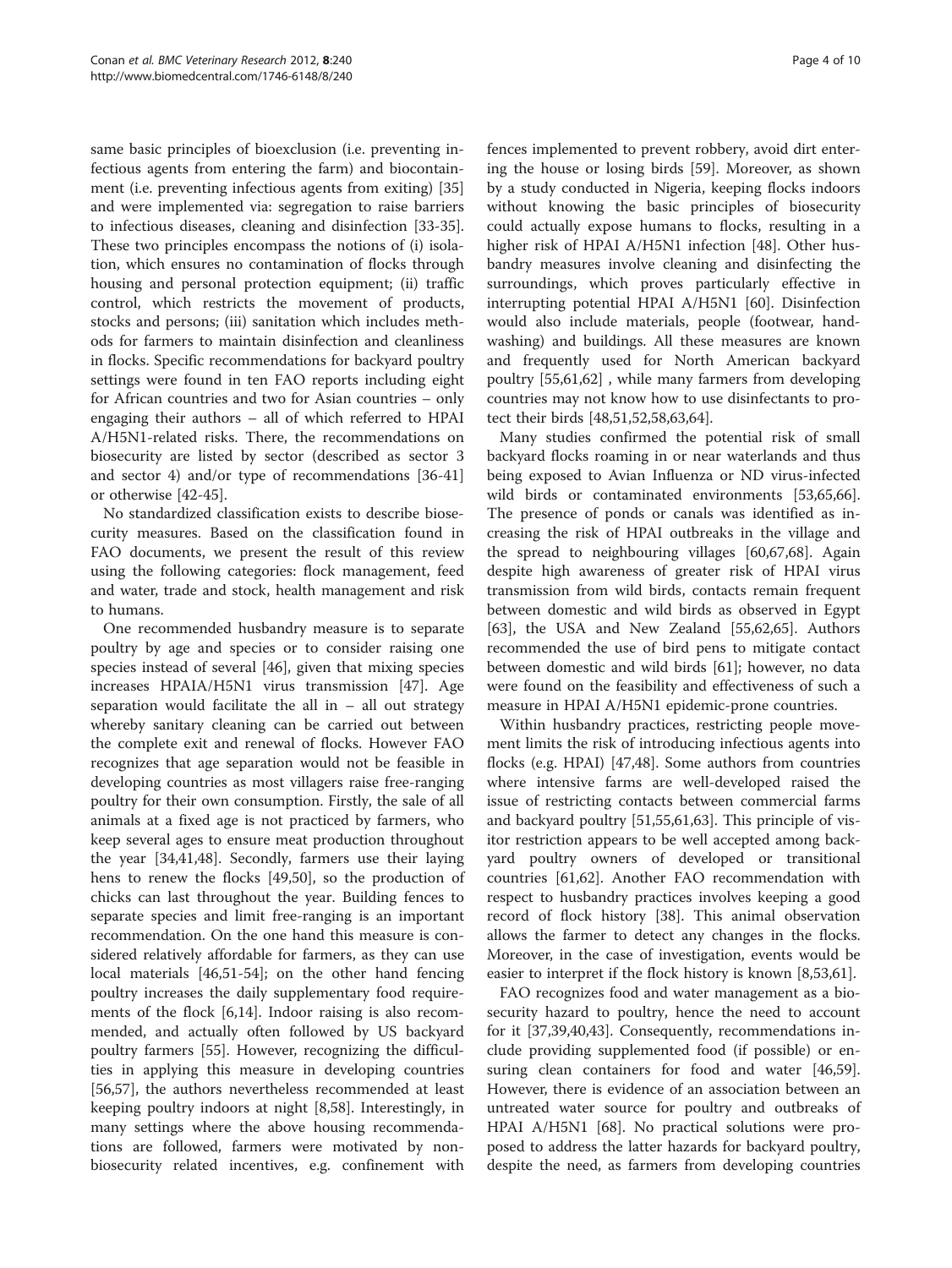often use water from ponds or rivers for their poultry [[53,65\]](#page-8-0).

Health management includes the management of outbreaks and the use of litter. When there is an outbreak in the flock, sick birds should be separated as they may be a potential risk for the transmission of infectious disease [[26,27,39,41,](#page-7-0)[69\]](#page-8-0). The culling of sick animals by farmers was suggested as a radical measure in the US [[61\]](#page-8-0) but is hardly applicable in developing countries, where many farmers cannot afford to lose the entire flock. In view of the HPAI A/H5N1 threat, there is a strong, clearly-stated recommendation that dead birds be buried or burned [[46,](#page-7-0)[51](#page-8-0),[70](#page-8-0)]. The disposal of sick animals and carcasses is common practice in developed countries [[61,65\]](#page-8-0). However, inappropriate implementation can increase the risk of ND infection [[71\]](#page-8-0) while many villagers in developing countries continue to sell sick or dead birds [\[14](#page-7-0)[,72,73\]](#page-8-0). The use of untreated poultry manure as fertilizer poses a serious risk of infection spread [\[46\]](#page-7-0). This can be addressed by composting manure outside the flock area [[46,](#page-7-0)[61,65\]](#page-8-0), a measure that is efficient but not well known among village farmers of many developing countries.

Poultry trading is often viewed as a risk factor for HPAI or ND in the flock and the village [[60](#page-8-0),[67](#page-8-0), [68,71](#page-8-0),[74](#page-8-0),[75](#page-8-0)]. Backyard poultry farmers are therefore advised to avoid visiting live bird markets or other trading places [\[46](#page-7-0)[,61](#page-8-0)]. However, this practice persists in many developing countries [[8,48\]](#page-7-0). Poultry farmers are also advised to ensure that the poultry supply source is disease-free [[37](#page-7-0)]. Ways of applying these recommendations were observed for instance in a study from Myanmar where farmers tend to purchase from a known and regular stock source such as their neighbours – provided the flock is disease free - rather than at live bird markets [[14\]](#page-7-0). This principle is particularly well understood in developed countries where it is common practice in North America or New Zealand for backyard poultry owners to hatch their own eggs [[65\]](#page-8-0) or to buy chicks (or same age young adult birds) from one or a small number of the same commercial sources [[55](#page-8-0),[61,62](#page-8-0)]. Because the risk of HPAI A/H5N1 transmission is actually higher when birds are brought in from another backyard flock [[60\]](#page-8-0), the subsequent related crucial recommendation is that newly introduced birds should be quarantined for two weeks before joining the flock to allow a time-lag for any disease to reveal itself [[55,61\]](#page-8-0).

Lastly, recommendations are made to limit the risk to humans. This includes separating children from poultry [[52,54,59,63\]](#page-8-0) and personal hygiene measures like hand washing or wearing gloves when handling poultry [[55,63,76\]](#page-8-0).

All the above recommendations are listed in different guidelines. Some were published by Agronomes et

Vétérinaires Sans Frontières (AVSF) as recommendations for Cambodia, Vietnam and the Caribbean [[33,](#page-7-0)[77,78\]](#page-8-0) or by DEFRA in the United Kingdom [\[79](#page-8-0)]. One of the articles also mentioned recommendations for avian influenza in all sectors [[35](#page-7-0)] while two focused on backyard flocks [\[54,80](#page-8-0)]. These documents introduce the principles of biosecurity, and provide a list of the measures described above for application ranging from backyard flocks to veterinary paraprofessionals. A guide for professionals has been drawn up for ND [[69\]](#page-8-0). Measures are also listed by Sharma et al. [\[81](#page-8-0)] giving the keys for developing biosecurity in Nepalese farms.

There are few publications (11) available that describe or analyse the impact of biosecurity measures on backyard flocks. Among these, three studies showed that information campaigns on flock management would improve the "general condition of the flock" [\[8,46](#page-7-0)[,82](#page-8-0)]. Secondly, model-based evidence showed the positive economic effects of biosecurity in backyard poultry [\[68](#page-8-0)]. In articles about biosecurity, impact is confused with input or process indicators such as the number of trained people. Nevertheless, there is a general understanding that interventions require community participation and ownership to be successful [\[83,84\]](#page-8-0). Other papers on biosecurity input conclude that gender and age analyses should be included in husbandry and training study, because knowledge of HPAI A/H5N1 for example is correlated with socio-economic factors [[85\]](#page-8-0). However, behaviour towards biosecurity varies according to other social factors (marital status for example), hence the inclusion of gender and economic strategy analysis to promote adequate intervention [\[70,86-88](#page-8-0)].

# **Discussion**

This review confirms the challenges of raising backyard poultry in such a way as to limit poultry deaths or morbidity due to well-known infectious agents, and discusses how to abide by biosecurity measures that are adapted and financially acceptable [[54\]](#page-8-0). Although basic principles of biosecurity are undisputed regardless of poultry sector, few documents have been published about the impact and efficiency of biosecurity measures in backyard poultry flocks. As a result, guidelines on specific recommendations for improving biosecurity are limited. We found few FAO recommendations, most of which were written in the form of reports following specific country requests or consultancies that only engage their authors. Interestingly, the large majority of these documents have been issued since 2004, as they referred to or were requested following the pandemic threat posed by HPAI A/H5N1 virus infection in humans and birds. Most of these documents were funded by short term projects specifically geared towards emergency response to HPAI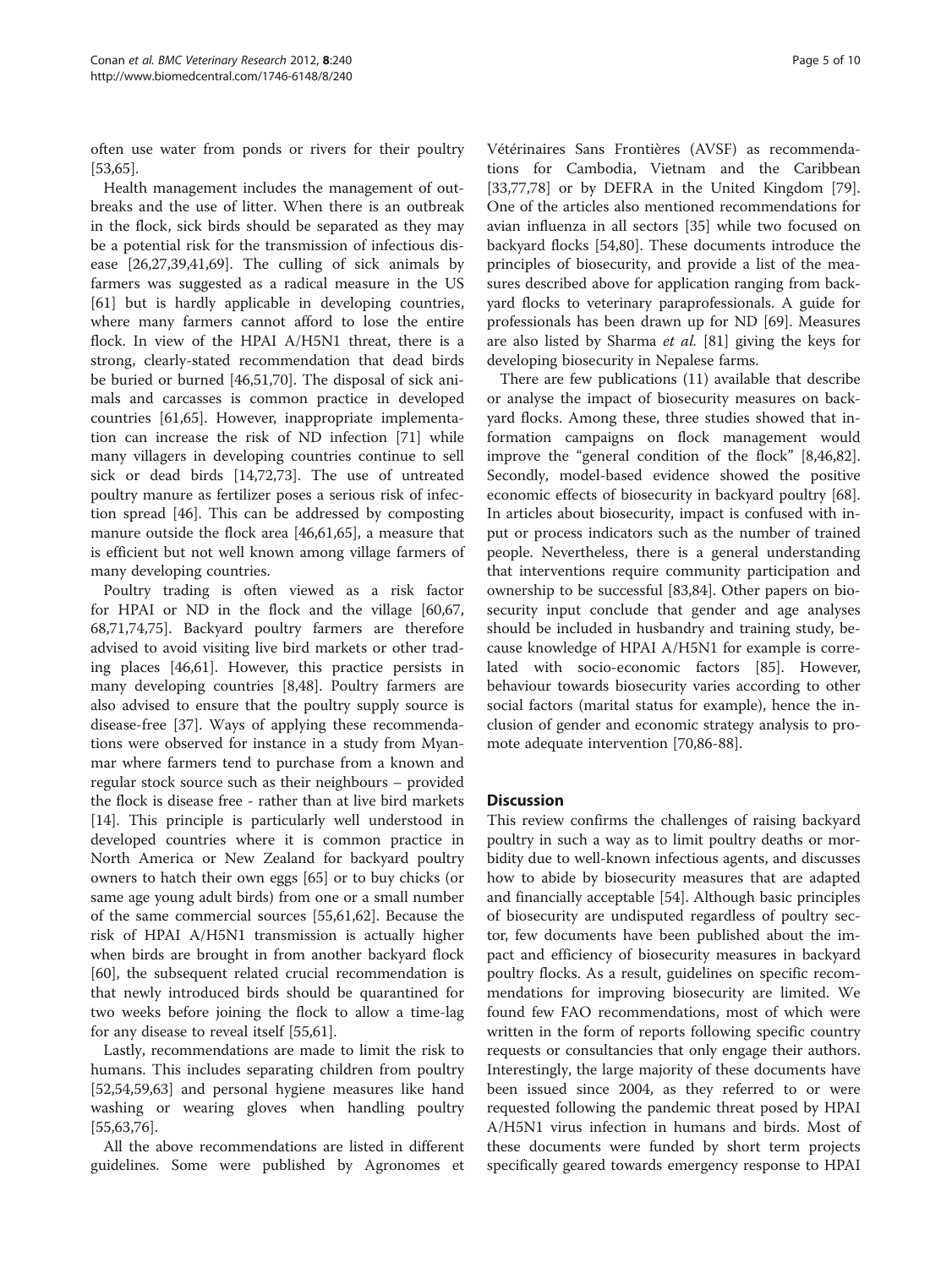A/H5N1 instead of the willingness for government to invest in a long-term program. Even in the US and other developed countries, only fact sheets are produced by different organizations or universities [[89,90](#page-8-0)]. There appear to be no national guidelines with practical information about biosecurity for backyard poultry [[61\]](#page-8-0).

Secondly, scientific articles looking at specific, adapted solutions to improve the control of infectious diseases in backyard poultry in developing countries are scarce. Despite the fact that 80% of the global poultry population is backyard-raised [\[3,4](#page-7-0)], some recommendations in the guidelines or reports are based on indirect evidence as to their efficiency and technical feasibility. However, a number of financial constraints were recognized in implementing these measures in a resource-poor setting. With the exception of one economic model [\[91](#page-8-0)], there are virtually no cost-benefit studies using field data. Guidelines have been issued to train farmers on how to reduce contacts with domestic birds and increase biosecurity in backyard flocks [\[33](#page-7-0)[,69,77,78\]](#page-8-0). Studies showed that despite these training programmes and high awareness of transmission risk due to HPAI A/H5N1, a significant proportion of villagers continue their at-risk behaviours and practices; like in Egypt and elsewhere, many families rely on backyard poultry for their livelihood contributing to food security [[64,76\]](#page-8-0). This discrepancy is likely explained by the fact that measures are often costly and may not be adapted to the economic considerations inherent to backyard poultry [\[54](#page-8-0)]. As reported many villagers tend to change their practices when these measures are economically beneficial [\[92](#page-8-0)[,93](#page-9-0)]. Free ranging, for instance, is practised to enable easier and cheap access to feed on the ground or water from ponds or rivers. There is a paucity of data demonstrating the real impact of these measures [[72\]](#page-8-0). Instead, we were only able to identify studies on the impact or effectiveness of these measures, evaluated according to the number of trained people [\[84](#page-8-0)] or the absence of outbreaks without control groups [[82](#page-8-0)]. We are left with the impression that the proposed lists of recommendations were made without weighing biosecurity measures according to prioritization criteria, efficiency or financial and technical feasibility. Indeed, we believe that these control measures often derive from facts and evidence demonstrated in intensive sectors [\[94-96](#page-9-0)]. Compared with backyard poultry sector related studies, the number of studies from Pubmed on biosecurity in commercial farms is much higher (46 versus 15 for intensive and backyard respectively) (data not shown). As a major global industry, poultry mass production warrants the highest level of biosecurity to prevent the introduction and transmission of known pathogens. Resources have therefore been made available to optimize profits by identifying the most cost-effective measures using sound, robust

methodologies such as cluster randomized and controlled trials [[94](#page-9-0)].

Biosecurity implementation requires awareness, resources and the perception of higher risk and loss of profit. Unfortunately, as these conditions are not met, there is insufficient interest in the need to protect backyard poultry. This situation is likely related to multiple factors including a combination of the low economic importance of backyard poultry worldwide, absence of synergetic interests in zoonotic diseases between public health and livestock-related health, and the fact that backyard poultry is thought to pose little infectious disease-related risk to commercial farms [[34](#page-7-0)[,97\]](#page-9-0). Firstly, poultry rearing is often a secondary activity, a means of generating additional food high in protein content and nutritional value [[27](#page-7-0)], and of generating additional income [\[26](#page-7-0)[,92\]](#page-8-0). Implementation of basic biosecurity measures in villages to safeguard poultry is not seen as a priority. When there is low investment in poultry rearing, mortality is common, and is not seen as damaging for the household [[13,14\]](#page-7-0). Secondly, prior to the occurrence of HPAI A/ H5N1 epidemics and epizootics, most infectious diseases affecting backyard poultry were of little or no concern for public health. Many of these infections were nonzoonotic or involved mild infection in humans (e.g. ND, Fowl cholera) and outbreaks due mostly to salmonella or campylobacter from backyard poultry to humans rarely cause human death and often go undetected or under-recognized in developing countries [\[98,99](#page-9-0)]. Thirdly, it is thought that in developed countries commercial operations or farms that practice good biosecurity have fairly low transmission from backyard flocks [[62](#page-8-0)]. In investigations conducted in North America or Europe backyard flocks appeared to have played little part in disease spread between commercial poultry farms [[97,100,101\]](#page-9-0); hence the low investment for public health research on biosecurity adapted to backyard flocks throughout the world.

Although biosecurity is not a recent issue, the threat of HPAI A/H5N1 since 2004 to humans and poultry production (in terms of public health and economy) has underlined the lack of biosecurity in backyard farms in developing countries. Backyard flocks in high HPAI A/ H5N1 virus transmission areas were initially thought as having a higher likelihood of HPAI A/H5N1 infection than commercial flocks because of higher frequency of exposure to wild birds [\[102](#page-9-0)-[104](#page-9-0)]. Although spatiotemporal studies have proved the presence of free range duck flocks as a risk factor of HPAI A/H5N1 at regional level [\[105](#page-9-0)], recent studies indicate instead a lower risk of HPAI A/H5N1 in backyard flocks at farm level [\[106-](#page-9-0) [109](#page-9-0)]. The current view is that no system is more to blame for infectious disease spread, and that biosecurity levels have to be increased in both commercial and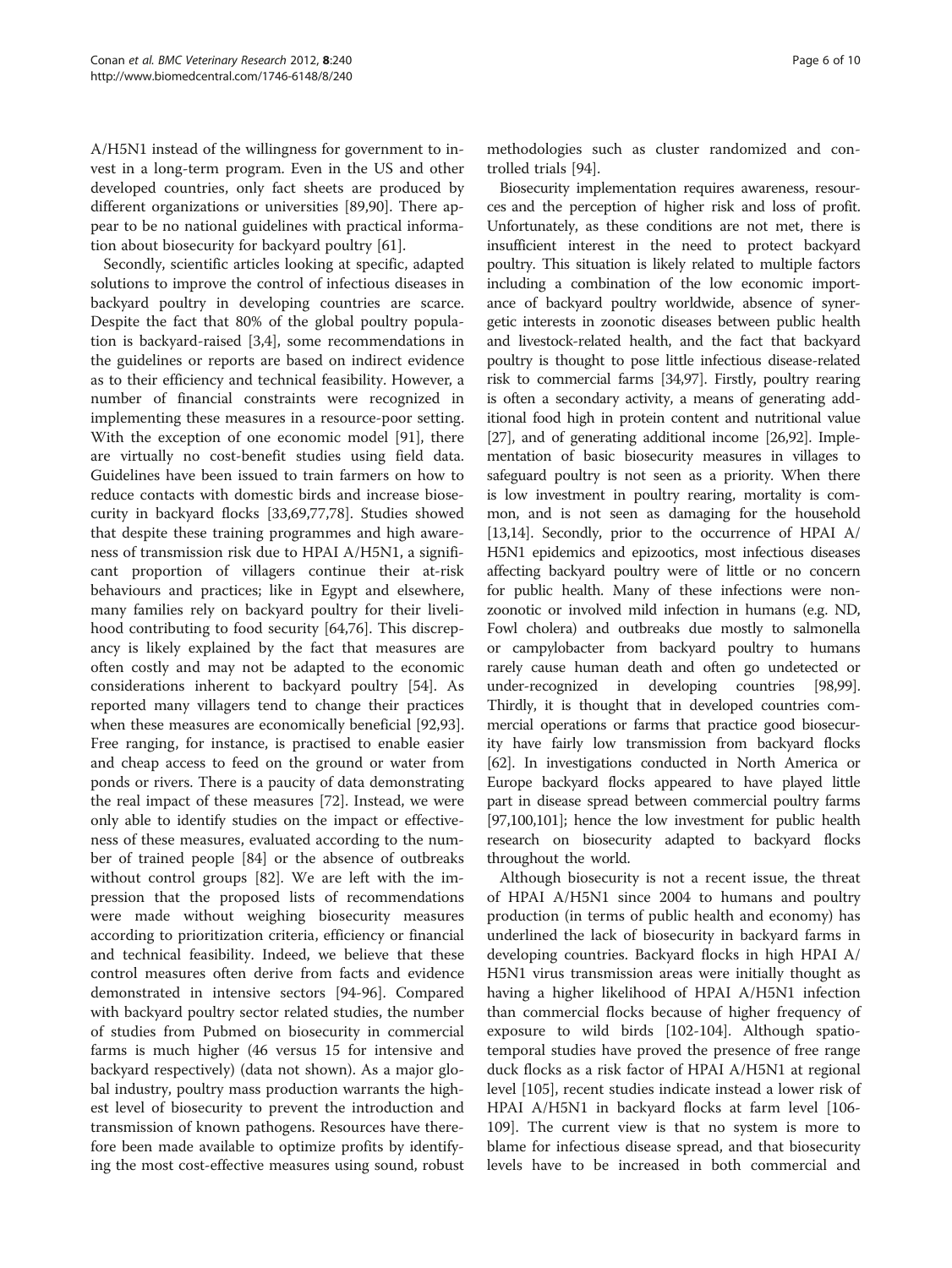<span id="page-6-0"></span>backyard poultry systems [[108,110](#page-9-0)]. In addition, the transmission of HPAI A/H5N1 is officially enzootic in 4 countries (Indonesia, Vietnam, Bangladesh, Egypt) according to FAO [[111](#page-9-0)] and probably in other countries such as Cambodia [[112](#page-9-0)]. Even drastic biosecurity in commercial poultry production systems in both the developed and developing worlds would hardly prevent the introduction of HPAI A/H5N1 or other infectious agents in the free-disease areas if biosecurity in the backyard sector does not increase dramatically. As shown in California, USA, exotic ND was transmitted to commercial farms in multiple geographic regions by bird and human movements associated with the backyardflock sector [\[113](#page-9-0)].

Admittedly, our review may not be exhaustive and complete. We may well have missed unpublished observations and studies, particularly those conducted at a small scale or as part of a community development project. Indeed, many of the latter projects may have involved assessing biosecurity measures that improved livestock production in rural areas. Nevertheless, should these data exist, the appropriate evaluation of measures for backyard poultry settings is lacking and practical information is not readily available.

To date, control of HPAI A/H5N1 in endemic countries has basically relied on poultry vaccination (e.g. China, Indonesia, Egypt or Vietnam) and massive culling whenever HPAI A/H5N1 is detected [[114,115](#page-9-0)]. However, these interventions have been difficult to sustain [\[116](#page-9-0)]. Furthermore, their efficiency in eliminating the virus from the poultry population is yet to be evidenced: vaccination as in Egypt [[116](#page-9-0)] or culling with or without compensation policies as in Southeast Asia [\[117\]](#page-9-0) can prove counterproductive i.e. economic losses that discourage reporting [[118](#page-9-0)]; and new costs related to vaccination are not readily supported by backyard poultry farmers. In view of the mounting evidence that HPAI A/ H5N1 can be transmitted through contaminated environments [[119,120\]](#page-9-0), we recommend that biosecurity measures, if appropriate, should be better promoted as a crucial intervention in containing H5N1 circulation. The international animal and public health community should encourage further research or projects to identify sustainable measures, which must be practical and proportionate to the risk [[34,](#page-7-0)[115\]](#page-9-0). In addition, we believe that the correct approach to zoonotic diseases should be holistic, based on the principle of improving personal and community hygiene to prevent all infectious diseases in backyard poultry to eventually mitigate exposure and transmission risk to humans. The keys to success and sustainability would undoubtedly involve engaging the community [\[34](#page-7-0)] and assessing the impact and economic benefit of a healthy livestock thanks to community hygiene.

## Conclusion

Our review confirmed that biosecurity is considered as an indispensable tool to mitigate the spread of infectious diseases. However, many recommendations for backyard flocks are not entirely practical. No general guidelines were found for backyard poultry-related biosecurity in developing countries. Although biosecurity principles of isolation and containment remain, few documents were found about the impact of measures in backyard settings and none gave any evidence of their feasibility and effectiveness. Moreover, most of the studies were short-term research and lacked evaluations of the sustainability of the recommended biosecurity measures. Long-term national programs should be envisaged in the future. Given the persistent threat posed by HPAI A/ H5N1 to humans in developing countries, our findings highlight the importance of encouraging applied research toward identifying sustained and adapted biosecurity measures for backyard poultry flocks in low income settings.

# Additional file

[Additional file 1:](http://www.biomedcentral.com/content/supplementary/1746-6148-8-240-S1.xls) Annex 1. Main characteristics and information of studies included in the review after the study selection process.

#### Abbreviations

AGAH: Animal production and health division; AVSF: Agronomes et veterinaires sans frontieres; FAO: Food and agriculture organization; HPAI: Highly pathogenic avian influenza; KAP: Knowledge attitude and practices; ND: Newcastle disease; OIE: World organization for animal health.

#### Competing interests

The authors declare that they have no competing interests.

#### Authors' contributions

AC and SV designed the study. AC conducted the literature review and wrote the manuscript. FG, SS and SV were instrumental in collecting data and the grey literature and reviewed the manuscript. All authors approved the final version.

#### Acknowledgement

We would like to thank Dr Philippe Ankers (Livestock Production Systems Branch, FAO), Dr Gwenaëlle Dauphin (Animal Health Service, FAO) and Dr Fallou Gueye (Livestock Production Systems Branch, FAO) for their information about published FAO documents. We are grateful to Angela Kent and Monica Naughtin for reviewing and checking the English language of the manuscript. The study was supported by DGAI-funded FRIA-08-009 REVASIA project.

#### Author details

<sup>1</sup> Epidemiology and Public Health Unit, Institut Pasteur du Cambodge, Réseau International des Instituts Pasteur, Phnom Penh, Cambodia. <sup>2</sup>Centre de coopération internationale en recherche agronomique pour le développement (CIRAD), Département ES, UR AGIRs, TA C22/E, Campus international de Baillarguet, Montpellier cedex 5, 34398, France. <sup>3</sup>National Veterinary Institute, Ministry of Agriculture, Forestry and Fisheries, Phnom Penh, Cambodia.

Received: 14 June 2012 Accepted: 30 November 2012 Published: 7 December 2012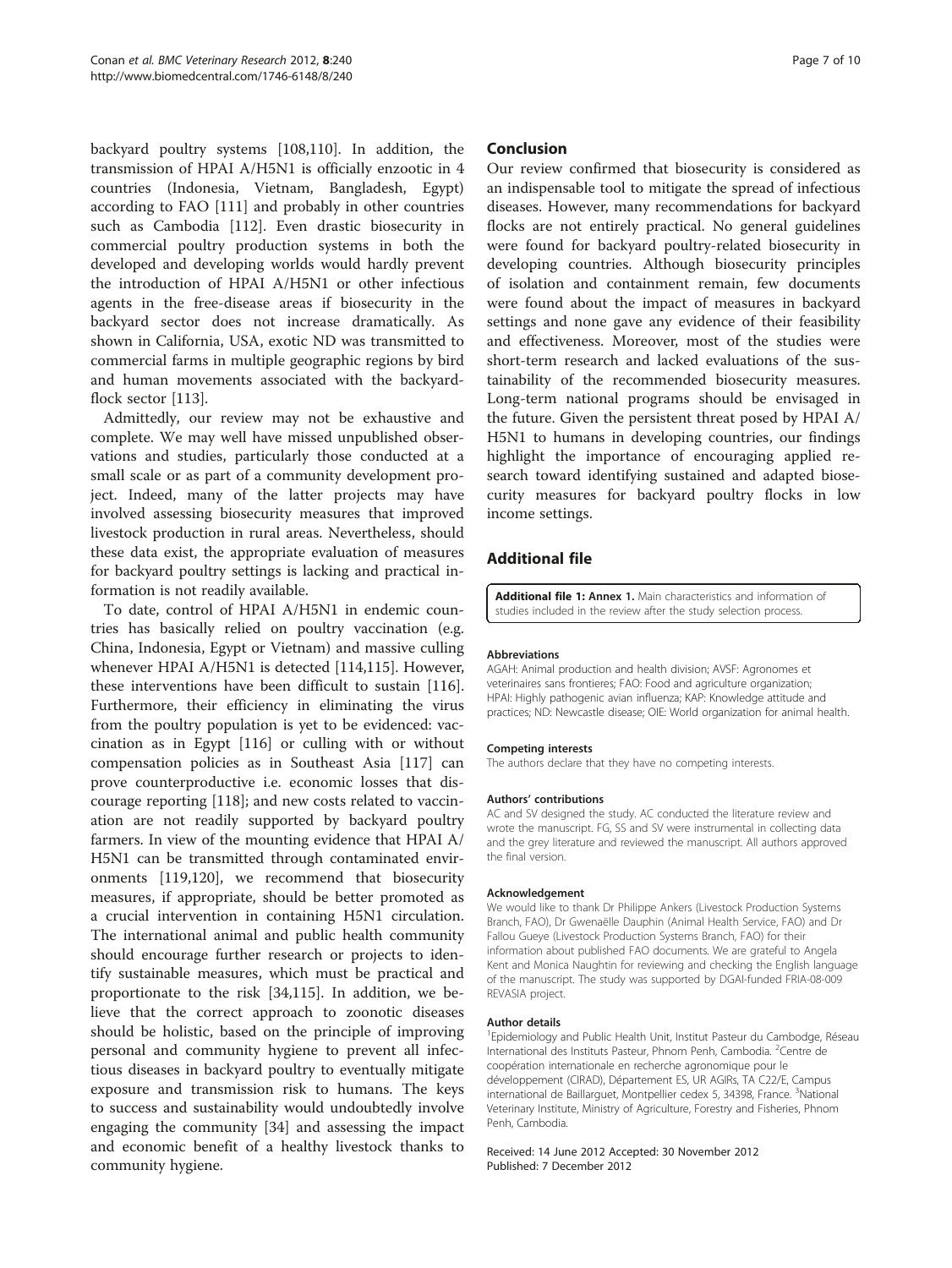#### <span id="page-7-0"></span>References

- 1. FAO: Faostat. Production. Live animals. 2012. [http://faostat.fao.org/site/573/](http://faostat.fao.org/site/573/default.aspx#ancor) [default.aspx#ancor](http://faostat.fao.org/site/573/default.aspx#ancor).
- 2. Sonaiya EB, Swan SEJ: Small-scale poultry production. Rome: FAO; 2004. 3. Sonaiya F: Smallholder family poultry as a tool to initiate rural
- development. In International Conference Poultry in the Twenty-first Century: avian influenza and beyond: 5–7 November 2007. Bangkok, Thailand: FAO; 2008.
- 4. Pym R, Guerne Bleich E, Hoffmann I: The relative contribution of indigenous chicken breeds to poultry meat and egg production and consumption in the developing countries of Africa and Asia. In 12th European Poultry conference: 10–14 September 2006. Italy: World's Poultry Science Assoc; 2006:197.
- 5. Minga U, Msoffe PL, Gwakisa PS: Biodiversity (variation) in disease resistance and in pathogens within rural chicken population. In 22nd World's Poultry Congress: June 8–12 2004. Istanbul, Turkey: World's Poultry Science Assoc; 2004.
- 6. Singh DP, Fotsa JC: Opportunities of poultry breeding programmes for family production in developing countries: The bird for the poor. In E-conference of the International Network for Family Poultry Development 24 Jan-18 Feb 2011. 2011:1–18.
- 7. Gueye EF: Gender aspects in family poultry management systems in developing countries. Worlds Poult Sci J 2005, 61:39–46.
- 8. Abdelgader A, Wollny CB, Gauly M: Characterization of local chicken production systems and their potential under different levels of management practice in Jordan. Trop Anim Health Prod 2007, 39(3):155–164.
- 9. Badubi SS, Ravindran V, Reid J: A survey of small-scale broiler production systems in Botswana. Trop Anim Health Prod 2004, 36(8):823–834.
- 10. Biswas PK, Uddin GM, Barua H, Roy K, Biswas D, Ahad A, Debnath NC: Survivability and causes of loss of broody-hen chicks on smallholder households in Bangladesh. Prev Vet Med 2008, 83(3–4):260–271.
- 11. Bell JG: Factors limiting production efficiency and profitability from smallholder poultry production. Worlds Poult Sci J 2009, 65:207-210.
- 12. Ison AJ, Spiegle SJ, Morishita TY: Predators of poultry. 2012. [http://ohioline.](http://ohioline.osu.edu/vme-fact/0022.html) [osu.edu/vme-fact/0022.html.](http://ohioline.osu.edu/vme-fact/0022.html)
- 13. Liao QY, Lam WW, Dang VT, Jiang CQ, Udomprasertgul V, Fielding R: What causes H5N1 avian influenza? Lay perceptions of H5N1 aetiology in South East and East Asia. J Public Health 2009, 31(4):573–581.
- 14. Henning J, Khin A, Hla T, Meers J: Husbandry and trade of indigenous chickens in Myanmar–results of a participatory rural appraisal in the Yangon and the Mandalay divisions. Trop Anim Health Prod 2006, 38(7–8):611–618.
- 15. FAO: Highly pathogenic avian influenza: a rapid assessment of socio-economic impact on vulnerable households in Egypt. In Prepared by Georgina Limon, Nicoline de Haan, Karin Schwabenbauer, Zahra S Ahmed and Jonathan Rushton AHBL - Promoting strategies for prevention and control of HPAI. Rome: FAO; 2009.
- 16. Wilson RT: Poultry production and performance in the Federal Democratic Republic of Ethiopia. World's Poultry Sci J 2010, 66(3):441-454.
- 17. Fournier T: Coping with new food-related risks / Autour de la grippe aviaire au Viet Nam, Anthropology of food. 2009.<http://aof.revues.org/index5303.html>.
- 18. Aklilu HA, Udo HMJ, Almekinders CJM, Van der Zijpp AJ: How resource poor households value and access poultry: Village poultry keeping in Tigray, Ethiopia. Agr Syst 2008, 96(1–3):175–183.
- 19. Fasina FO, Sirdar MM, Bisschop SPR: The financial cost implications of the highly pathogenic notifiable avian influenza H5N1 in Nigeria. Onderstepoort Vet Res 2008, 75:39–46.
- 20. McDermott JP, Coleman PJ, Randolph T: Methods for assessing the impact of infectious diseases of livestock - their role in improving the control of Newcastle disease in Southern Africa. In SADC planning workshop on Newcastle disease control in village chickens Proceedings of an International Workshop, Maputo, Mozambique 6–9 March 2000. Bruce, ACT: Australian Center for International Agricultural Research Proceedings No. 103; 2000:118–126.
- 21. Acha PN, Szyfres B: Zoonoses and communicable diseases common to man and animals: Chlamydioses, rickettsioses, and viroses. Washington DC, USA: Pan American Health Organization; 2003.
- 22. Beeckman DS, Vanrompay DC: Zoonotic Chlamydophila psittaci infections from a clinical perspective. Clin Microbiol Infect 2009, 15(1):11-17.
- 23. Padungton P, Kaneene JB: Campylobacter spp in human, chickens, pigs and their antimicrobial resistance. J Vet Med Sci 2003, 65(2):161–170.
- 24. WHO: Influenza at the Human-Animal Interface. Summary and assessment as of 5 December 2011. 2011. [www.who.int/influenza/human\\_animal\\_interface/](http://www.who.int/influenza/human_animal_interface/avian_influenza/Influenza_Summary_IRA_HA_interface.pdf) [avian\\_influenza/Influenza\\_Summary\\_IRA\\_HA\\_interface.pdf.](http://www.who.int/influenza/human_animal_interface/avian_influenza/Influenza_Summary_IRA_HA_interface.pdf)
- 25. Loth L, Gilbert M, Wu J, Czarnecki C, Hidayat M, Xiao X: Identifying risk factors of highly pathogenic avian influenza (H5N1 subtype) in Indonesia. Prev Vet Med 2011, 102(1):50–58.
- 26. Permin A, Detmer A: Improvement of management and biosecurity practices in smallholder poultry producers. Rome: FAO; 2007.
- 27. Ahlers C, Alders R, Bagnol B, Cambaza AZ, Harun M, Mgomezulu R, Msami H, Pym B, Wegener P, Wethli E, Young M: Improving village chicken production: a manual for field workers and trainers. Bruce, ACT: Australian Centre for International Agricultural Research (ACIAR); 2009.
- 28. FAO: Production Systems characteristics. [http://www.fao.org/docs/eims/](http://www.fao.org/docs/eims/upload/214190/ProductionSystemsCharacteristics.pdf) [upload/214190/ProductionSystemsCharacteristics.pdf](http://www.fao.org/docs/eims/upload/214190/ProductionSystemsCharacteristics.pdf).
- 29. Kohlhagen K: Analysis and evaluation of the effectiveness of a poultry biosecurity and disease prevention curriculum. West Lafayette: Purdue University; 2008.
- 30. CARE international in Vietnam: Knowledge, attitudes, practices study of small holder poultry raising farmers in response to Avian Influenza. [http://www.](http://www.comminit.com/natural-resource/node/219322) [comminit.com/natural-resource/node/219322](http://www.comminit.com/natural-resource/node/219322).
- 31. Olugbenga-Bello AI, Bamidele JO, Oladele EA, Ifeka JO: Knowledge and practices of poultry workers on prevention of avian flu in Osogbo, Osun State, Nigeria. Niger Postgrad Med J 2009, 16(1):8-13.
- 32. Otim MO, Kabagambe EK, Mukiibi GM, Christensen H, Bisgaard M: A study of risk factors associated with Newcastle disease epidemics in village free-range chickens in Uganda. Trop Anim Health Prod 2007, 39(1):27–35.
- 33. FAO, AVSF, DAH: Prevention and control of Avian flu in small scale poultry. A guide for veterinary paraprofessionals in Vietnam. Rome: FAO, AVSF, DAH; 2005.
- 34. FAO: Biosecurity for highly pathogenic avian influenza: issues and options. Rome: FAO; 2008.
- 35. Charisis N: Avian influenza biosecurity: a key for animal and human protection. Vet Ital 2008, 44(4):657–669.
- 36. Bebay C: Biosécurité dans les élevages avicoles à petite échelle. Analyse et conditions d'amélioration au Cameroun et au Togo. Rome: ECTAD/AGAP, FAO; 2006.
- 37. Nyaga P: Poultry Sector Analysis: Biosecurity Review and Improved poultry husbandry systems for sectors 3 and 4 to prevent HPAI infection in Uganda. Rome: FAO; 2009.
- 38. Nyaga P: Good biosecurity practices in small scale commercial and scavenging production systems in Kenya. Rome: FAO; 2007.
- 39. Pagani P, Kilany W: Interventions for improving bio-security of small-scale poultry producers in Egypt. Rome: FAO; 2007.
- 40. Njue S: Appropriate biosecurity practices for countering HPAI infection in sector 3 and 4 poultry production systems in selected areas of Kenya [in press]. Rome: FAO; 2009.
- 41. Msami H: Good biosecurity practices in non integrated commercial and in scavenging production systems in Tanzania. Rome: FAO; 2008.
- 42. Dolberg F, GuerneBleich E, McLeod A: Emergency Regional Support for Post-Avian Influenza Rehabilitation. Rome: FAO; 2005.
- 43. Pagani P, Abimiku Y, Emeka-Okolie W: Assessment of the Nigerian poultry market chain to improve biosecurity. Rome: FAO; 2008.
- 44. Pagani P, Wossene A: Review of the new features of the Ethiopian poultry sector. Biosecurity implications. Rome: FAO; 2008.
- 45. VSF-CICDA: Review of free-range duck farming systems in Northern Vietnam and assessment of their implication in the spreading of the Highly Pathogenic (H5N1) strain of Avian Influenza (HPAI). Rome: FAO; 2006.
- 46. Cristalli A, Capua I: Practical problems in controlling H5N1 high pathogenicity avian influenza at village level in Vietnam and introduction of biosecurity measures. Avian Dis 2007, 51(1 Suppl):461–462.
- 47. Henning KA, Henning J, Morton J, Long NT, Ha NT, Meers J: Farm- and flock-level risk factors associated with Highly Pathogenic Avian Influenza outbreaks on small holder duck and chicken farms in the Mekong Delta of Viet Nam. Prev Vet Med 2009, 91(2–4):179–188.
- 48. Alhaji NB, Odetokun IA: Assessment of biosecurity measures against Highly Pathogenic Avian Influenza risks in small-scale commercial farms and free-range poultry flocks in the Northcentral Nigeria. Transbound Emerg Dis 2011, 58(2):157–161.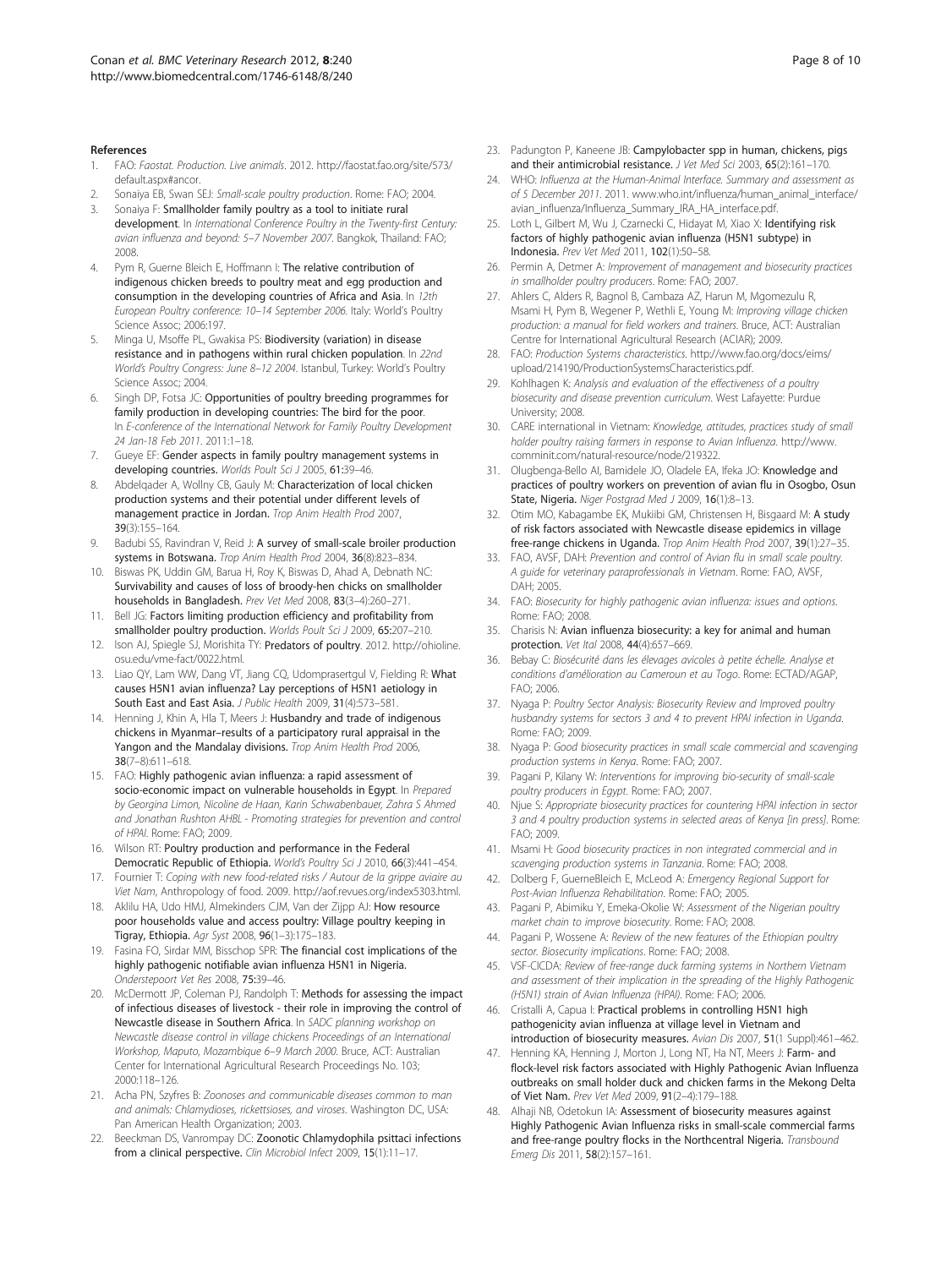- <span id="page-8-0"></span>49. Olwande PO, Ogara WO, Okuthe SO, Muchemi G, Okoth E, Odindo MO, Adhiambo RF: Assessing the productivity of indigenous chickens in an extensive management system in southern Nyanza, Kenya. Trop Anim Health Prod 2010, 42(2):283–288.
- 50. Mopate L, Lony M: Survey on family chicken farms in the rural area of N'Djaména, Chad. Livest Res Rural Dev 1999, 11(2). [http://www.lrrd.org/](http://www.lrrd.org/lrrd11/2/chad112.htm) [lrrd11/2/chad112.htm](http://www.lrrd.org/lrrd11/2/chad112.htm).
- 51. Hamilton-West C, Rojas H, Pinto J, Orozco J, Herve-Claude LP, Urcelay S: Characterization of backyard poultry production systems and disease risk in the central zone of Chile. Res Vet Sci 2012, 93(1):121–124.
- 52. Datta S, Sen S, Sengupta B: A study on knowledge and practice related to bird flu in a rural community of Hooghly District of West Bengal. Indian J Public Health 2010, 54(4):216–218.
- 53. Jansen T, Glatz PC, Miao ZH: A survey of village poultry production in the Solomon Islands. Trop Anim Health Prod 2009, 41(7):1363-1370.
- 54. Aini I: Biosecurity in family flocks. In Proceedings of the 21st World's Poultry Congress: 20–24 August 2000. Montreal, Canada: World's Poultry Science Assoc; 2000:49–54.
- 55. Yendell SJ, Rubinoff I, Lauer DC, Bender JB, Scheftel JM: Antibody prevalence of low-pathogenicity avian influenza and evaluation of management practices in Minnesota backyard poultry flocks. Zoonoses Public Health 2012, 59(2):139–143.
- 56. Barennes H, Martinez-Aussel B, Vongprahrachanh P, Strobel M: Avian Influenza risk perceptions, Laos. Emerg Infect Dis 2007, 13(7):1126–1128.
- 57. Thekisoe MM, Mbati PA, Bisschop SP: Diseases of free-ranging chickens in the Qwa-Qwa District of the northeastern Free State province of South Africa. J S Afr Vet Assoc 2003, 74(1):14–16.
- 58. Lukman D, Ridwan Y, Wibowo B, Basri C, Sudarnika E, Sugama A, Hermans P, Nell A: Biosecurity practices in village poultry in Cipunagara Subdistrict, Subang District, West Java: Case study. In Proceedings of 1st International Congress of South East Asia Veterinary School Association: 20-22July 2010 2011. Bogor, Indonesia: SEAVSA; 2011.
- 59. Harvey SA, Winch PJ, Leontsini E, Torres Gayoso C, Lopez Romero S, Gilman RH, Oberhelman RA: Domestic poultry-raising practices in a Peruvian shantytown: implications for control of Campylobacter jejuni-associated diarrhea. Acta Trop 2003, 86(1):41-54.
- 60. Paul M, Wongnarkpet S, Gasqui P, Poolkhet C, Thongratsakul S, Ducrot C, Roger F: Risk factors for highly pathogenic avian influenza (HPAI) H5N1 infection in backyard chicken farms, Thailand. Acta Trop 2011, 118(3):209–216.
- 61. Burns TE, Kelton D, Ribble C, Stephen C: Preliminary investigation of bird and human movements and disease-management practices in noncommercial poultry flocks in southwestern British Columbia. Avian Dis 2011, 55(3):350–357.
- 62. Garber L, Hill G, Rodriguez J, Gregory G, Voelker L: Non-commercial poultry industries: surveys of backyard and gamefowl breeder flocks in the United States. Prev Vet Med 2007, 80(2–3):120–128.
- 63. Ismail NA, Ahmed HA: Knowledge, attitudes and practices related to Avian Influenza among a rural community in Egypt. J Egypt Public Health Assoc 2010, 85(1–2):73–96.
- 64. Fatiregun AA, Saani MM: Knowledge, attitudes and compliance of poultry workers with preventive measures for avian influenza in Lagelu, Oyo State, Nigeria. J Infect Dev Ctries 2008, 2(2):130-134.
- 65. Zheng T, Adlam B, Rawdon TG, Stanislawek WL, Cork SC, Hope V, Buddle BM, Grimwood K, Baker MG, O'Keefe JS, Huang QS: A cross-sectional survey of influenza A infection and management practices in small rural backyard poultry flocks in New Zealand. N Z Vet J 2010, 58(2):74-80.
- 66. Awan MA, Otte MJ, James AD: The epidemiology of Newcastle disease in rural poultry: a review. Avian Pathol 1994, 23(3):405–423.
- 67. Desvaux S, Grosbois V, Pham TT, Fenwick S, Tollis S, Pham NH, Tran A, Roger F: Risk factors of highly pathogenic avian influenza H5N1 occurrence at the village and farm levels in the red river delta region in Vietnam. Transbound Emerg Dis 2011, 58(6):492–502.
- 68. Fasina FO, Rivas AL, Bisschop SP, Stegeman AJ, Hernandez JA: Identification of risk factors associated with highly pathogenic avian influenza H5N1 virus infection in poultry farms, in Nigeria during the epidemic of 2006–2007. Prev Vet Med 2011, 98(2–3):204–208.
- 69. Alders R, Spradbrow P: Controling Newcastle Disease in village chickens. A field manual. Bruce, ACT: Australian Centre for International Agriculture Research (ACIAR); 2001.
- 70. Yakhshilikov Y, Tiongco M, Narrod C, Friedman J: Knowledge and practices of Indonesian rural communities and poultry farmers toward avian flu. HPAI Research Brief 2009, 17:9.
- 71. Njagi LW, Nyaga PN, Mbuthia PG, Bebora LC, Michieka JN, Minga UM: retrospective study of factors associated with Newcastle disease outbreaks in village indigenous chickens. Bull Anim Health Prod Afr 2010, 58(1):22–33.
- 72. Ly S, Van Kerkhove MD, Holl D, Froehlich Y, Vong S: Interaction between humans and poultry, rural Cambodia. Emerg Infect Dis 2007, 13(1):130–132.
- 73. Musa OI, Aderibigbe SA, Salaudeen GA, Oluwole FA, Samuel SO: Community awareness of bird flu and the practice of backyard poultry in a North-Central state of Nigeria. J Prev Med Hyg 2010, 51(4):146-151.
- 74. Biswas PK, Christensen JP, Ahmed SS, Das A, Rahman MH, Barua H, Giasuddin M, Hannan AS, Habib MA, Debnath NC: Risk for infection with highly pathogenic avian influenza virus (H5N1) in backyard chickens, Bangladesh. Emerg Infect Dis 2009, 15(12):1931–1936.
- Santhia K, Ramy A, Jayaningsih P, Samaan G, Putra AA, Dibia N, Sulaimin C, Joni G, Leung CY, Sriyal J, Peiris M, Wandra T, Kandun N: Avian influenza A H5N1 infections in Bali Province, Indonesia: a behavioral, virological and seroepidemiological study. Influenza Other Respi Viruses 2009, 3(3):81–89.
- 76. Olsen SJ, Laosiritaworn Y, Pattanasin S, Prapasiri P, Dowell SF: Poultryhandling practices during avian influenza outbreak, Thailand. Emerg Infect Dis 2005, 11(10):1601–1603.
- 77. FAO: Guide for the prevention and control of avian flu in small scale poultry. 2nd edition. Rome: Regional Office for Latin America and the Carribean; 2006.
- 78. FAO, VSF-CICDA: Prevention and control of avian flu in small scale poultry. A guide for veterinary paraprofessionals in Cambodia. Romes: FAO; :1–36.
- 79. DEFRA: Biosecurity and preventing disease. DEFRA; 2012. [http://www.defra.](http://www.defra.gov.uk/publications/files/pb11380-biosecurity-preventingdisease-060313.pdf) [gov.uk/publications/files/pb11380-biosecurity-preventingdisease-060313.pdf.](http://www.defra.gov.uk/publications/files/pb11380-biosecurity-preventingdisease-060313.pdf)
- 80. Grunkemeyer VL: Zoonoses, public health, and the backyard poultry flock. Vet Clin North Am Exot Anim Pract 2011, 14(3):477–490.
- 81. Sharma B: Poultry production, management and bio-security measures. J Agric Envir 2010, 11:120–125.
- 82. Bhandari DP, Wollen TS, Lohani MN: Preventing highly pathogenic avian influenza (HPAI) at the rural community level: a case study from Cambodia. Trop Anim Health Prod 2011, 43(6):1071–1073.
- 83. Sodjinou E: Poultry-based intervention as tool for poverty reduction and gender empowerment: emperical evidence from Benin, PhD Thesis. Copenhagen: University of Copenhagen; 2011.
- 84. Msoffe PL, Bunn D, Muhairwa AP, Mtambo MM, Mwamhehe H, Msago A, Mlozi MR, Cardona CJ: Implementing poultry vaccination and biosecurity at the village level in Tanzania: a social strategy to promote health in free-range poultry populations. Trop Anim Health Prod 2010, 42(2):253-263.
- 85. Leslie T, Billaud J, Mofleh J, Mustafa L, Yingst S: Knowledge, attitudes, and practices regarding avian influenza (H5N1), Afghanistan. Emerg Infect Dis 2008, 14(9):1459–1461.
- 86. Bagnol B: Gender issues in small-scale family poultry production: experiences with Newcatle Disease and Highly Pathogenic Avian Influenza control. World's Poultry Sci J 2009, 65(2):231–240.
- 87. Guerne Bleich E, Pagani P, Honhold N: Progess towards practical options for improving biosecurity of small scale poultry producers. World's Poultry Sci J 2009, 65(2):211–216.
- 88. Sen S, Shane SM, Scholl DT, Hugh-Jones ME, Gillespie JM: Evaluation of alternative strategies to prevent Newcastle disease in Cambodia. Prev Vet Med 1998, 35(4):283–295.
- 89. Ebako GM, Morishita TY: Preventive Medicine for Backyard Chickens.: Ohio State University Extension Fact Sheet; 2012. [http://ohioline.osu.edu/](http://ohioline.osu.edu/vme-fact/0011.html) [vme-fact/0011.html.](http://ohioline.osu.edu/vme-fact/0011.html)
- 90. DEFRA: Biosecurity guidance to prevent the spread of animal diseases. London: DEFRA; 2012.
- 91. Fasina FO, Ali AM, Yilma JM, Thieme O, Ankers P: The cost-benefit of biosecurity measures on infectious diseases in the Egyptian household poultry. Prev Vet Med 2012, 103(2–3):178–191.
- 92. Sultana R, Rimi NA, Azad S, Islam MS, Khan MS, Gurley ES, Nahar N, Luby SP: Bangladeshi backyard poultry raisers' perceptions and practices related to zoonotic transmission of avian influenza. J Infect Dev Ctries 2012, 6(2):156–165.